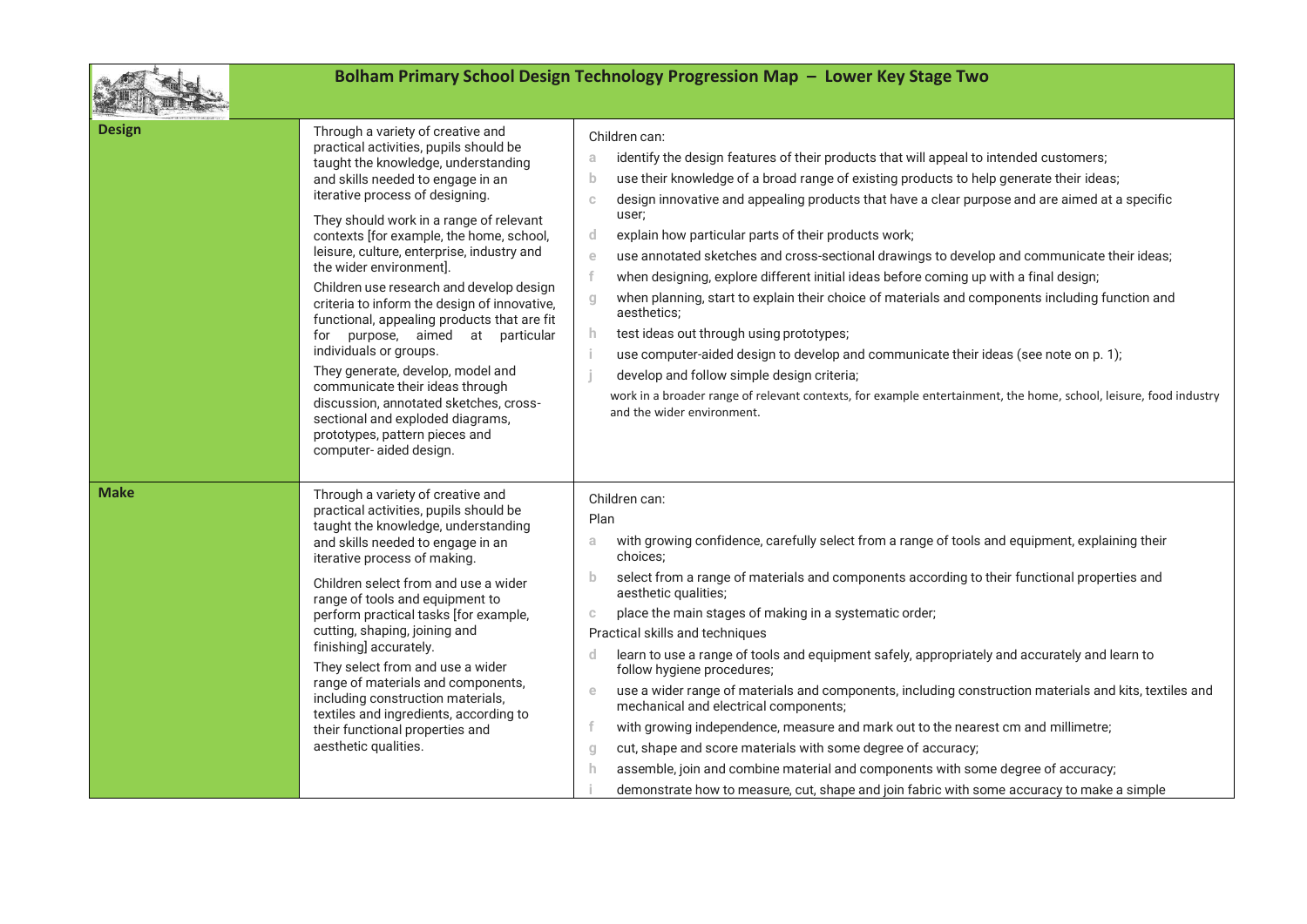|                            |                                                                                                                                                                                                                                                                                                                                                                                                                                                                                                                                          | product;<br>join textiles with an appropriate sewing technique;<br>begin to select and use different and appropriate finishing techniques to improve the appearance of a product such as<br>hemming, tie-dye, fabric paints and digital graphics.                                                                                                                                                                                                                                                                                                                                                                                                                                                    |
|----------------------------|------------------------------------------------------------------------------------------------------------------------------------------------------------------------------------------------------------------------------------------------------------------------------------------------------------------------------------------------------------------------------------------------------------------------------------------------------------------------------------------------------------------------------------------|------------------------------------------------------------------------------------------------------------------------------------------------------------------------------------------------------------------------------------------------------------------------------------------------------------------------------------------------------------------------------------------------------------------------------------------------------------------------------------------------------------------------------------------------------------------------------------------------------------------------------------------------------------------------------------------------------|
| <b>Evaluate</b>            | Through a variety of creative and<br>practical activities, pupils should be<br>taught the knowledge, understanding<br>and skills needed to engage in an<br>iterative process of designing<br>and making.<br>Children investigate and analyse a range of<br>existing products.<br>They evaluate their ideas and<br>products against their own design<br>criteria and consider the views of<br>others to improve their work.<br>They understand how key events and<br>individuals in design and technology<br>have helped shape the world. | Children can:<br>explore and evaluate existing products, explaining the purpose of the product and whether it is<br>a<br>designed well to meet the intended purpose;<br>explore what materials/ingredients products are made from and suggest reasons for this;<br>b<br>consider their design criteria as they make progress and are willing to alter their plans, sometimes<br>C<br>considering the views of others if this helps them to improve their product;<br>evaluate their product against their original design criteria;<br>d.<br>evaluate the key events, including technological developments, and designs of individuals in design and technology<br>that have helped shape the world. |
| <b>Technical Knowledge</b> | Children apply their understanding of how<br>to strengthen, stiffen and reinforce more<br>complex structures.<br>They understand and use mechanical<br>systems in their products [for example,<br>gears, pulleys, cams, levers and linkages].<br>They understand and use electrical<br>systems in their products [for example,<br>series circuits incorporating switches,<br>bulbs, buzzers and motors].<br>They apply their understanding of<br>computing to program, monitor and<br>control their products.                            | Children can:<br>understand that materials have both functional properties and aesthetic qualities;<br>a<br>apply their understanding of how to strengthen, stiffen and reinforce more complex structures in order<br>b<br>to create more useful characteristics of products;<br>understand and demonstrate how mechanical and electrical systems have an input and output<br>C<br>process;<br>make and represent simple electrical circuits, such as a series and parallel, and components to<br>d.<br>create functional products;<br>explain how mechanical systems such as levers and linkages create movement;<br>e<br>use mechanical systems in their products.                                 |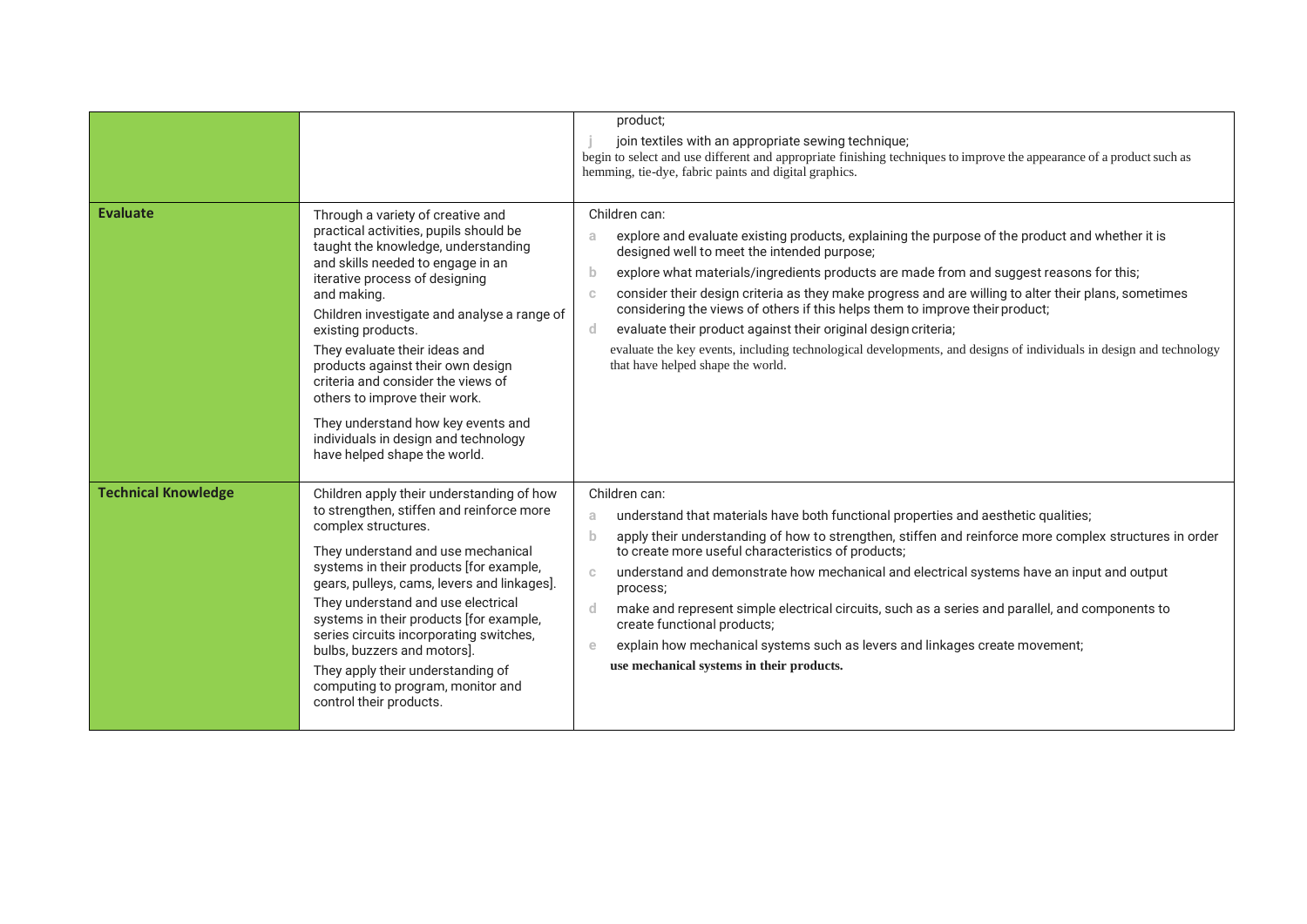

## **Bolham Primary School Design Technology Progression Map – Upper Key Stage Two**

| <b>Design</b> | Through a variety of creative and<br>practical activities, pupils should be<br>taught the knowledge, understanding<br>and skills needed to engage in an<br>iterative process of designing.<br>They should work in a range of relevant<br>contexts [for example, the home, school,<br>leisure, culture, enterprise, industry and<br>the wider environment].<br>Children use research and develop design<br>criteria to inform the design of innovative,<br>functional, appealing products that are fit<br>for purpose, aimed at particular<br>individuals or groups.<br>They generate, develop, model and<br>communicate their ideas through<br>discussion, annotated sketches, cross-<br>sectional and exploded diagrams,<br>prototypes, pattern pieces and<br>computer-aided design. | Children can:<br>use research to inform and develop detailed design criteria to inform the design of innovative,<br>a<br>functional and appealing products that are fit for purpose and aimed at a target market;<br>use their knowledge of a broad range of existing products to help generate their ideas;<br>b<br>design products that have a clear purpose and indicate the design features of their products that will<br>C<br>appeal to the intended user;<br>explain how particular parts of their products work;<br>d<br>use annotated sketches, cross-sectional drawings and exploded diagrams (possibly including<br>e<br>computer-aided design) to develop and communicate their ideas;<br>f<br>generate a range of design ideas and clearly communicate final designs;<br>consider the availability and costings of resources when planning out designs;<br>$q_{\parallel}$<br>work in a broad range of relevant contexts, for example conservation, the home, school, leisure, culture,<br>enterprise, industry and the wider environment.                |
|---------------|---------------------------------------------------------------------------------------------------------------------------------------------------------------------------------------------------------------------------------------------------------------------------------------------------------------------------------------------------------------------------------------------------------------------------------------------------------------------------------------------------------------------------------------------------------------------------------------------------------------------------------------------------------------------------------------------------------------------------------------------------------------------------------------|------------------------------------------------------------------------------------------------------------------------------------------------------------------------------------------------------------------------------------------------------------------------------------------------------------------------------------------------------------------------------------------------------------------------------------------------------------------------------------------------------------------------------------------------------------------------------------------------------------------------------------------------------------------------------------------------------------------------------------------------------------------------------------------------------------------------------------------------------------------------------------------------------------------------------------------------------------------------------------------------------------------------------------------------------------------------|
| <b>Make</b>   | Through a variety of creative and<br>practical activities, pupils should be<br>taught the knowledge, understanding<br>and skills needed to engage in an<br>iterative process of making.<br>Children select from and use a wider<br>range of tools and equipment to<br>perform practical tasks [for example,<br>cutting, shaping, joining and<br>finishing], accurately.<br>They select from and use a wider<br>range of materials and components,<br>including construction materials,<br>textiles and ingredients, according to<br>their functional properties and<br>aesthetic qualities.                                                                                                                                                                                           | Children can:<br>Planning<br>independently plan by suggesting what to do next;<br>a<br>with growing confidence, select from a wide range of tools and equipment, explaining their choices;<br>b<br>select from a range of materials and components according to their functional properties and<br>C<br>aesthetic qualities;<br>create step-by-step plans as a guide to making;<br>d<br>Practical skills and techniques<br>learn to use a range of tools and equipment safely and appropriately and learn to follow hygiene<br>e<br>procedures;<br>independently take exact measurements and mark out, to within 1 millimetre;<br>use a full range of materials and components, including construction materials and kits, textiles,<br>g<br>and mechanical components;<br>cut a range of materials with precision and accuracy;<br>h<br>shape and score materials with precision and accuracy;<br>assemble, join and combine materials and components with accuracy;<br>demonstrate how to measure, make a seam allowance, tape, pin, cut, shape and join fabric with |